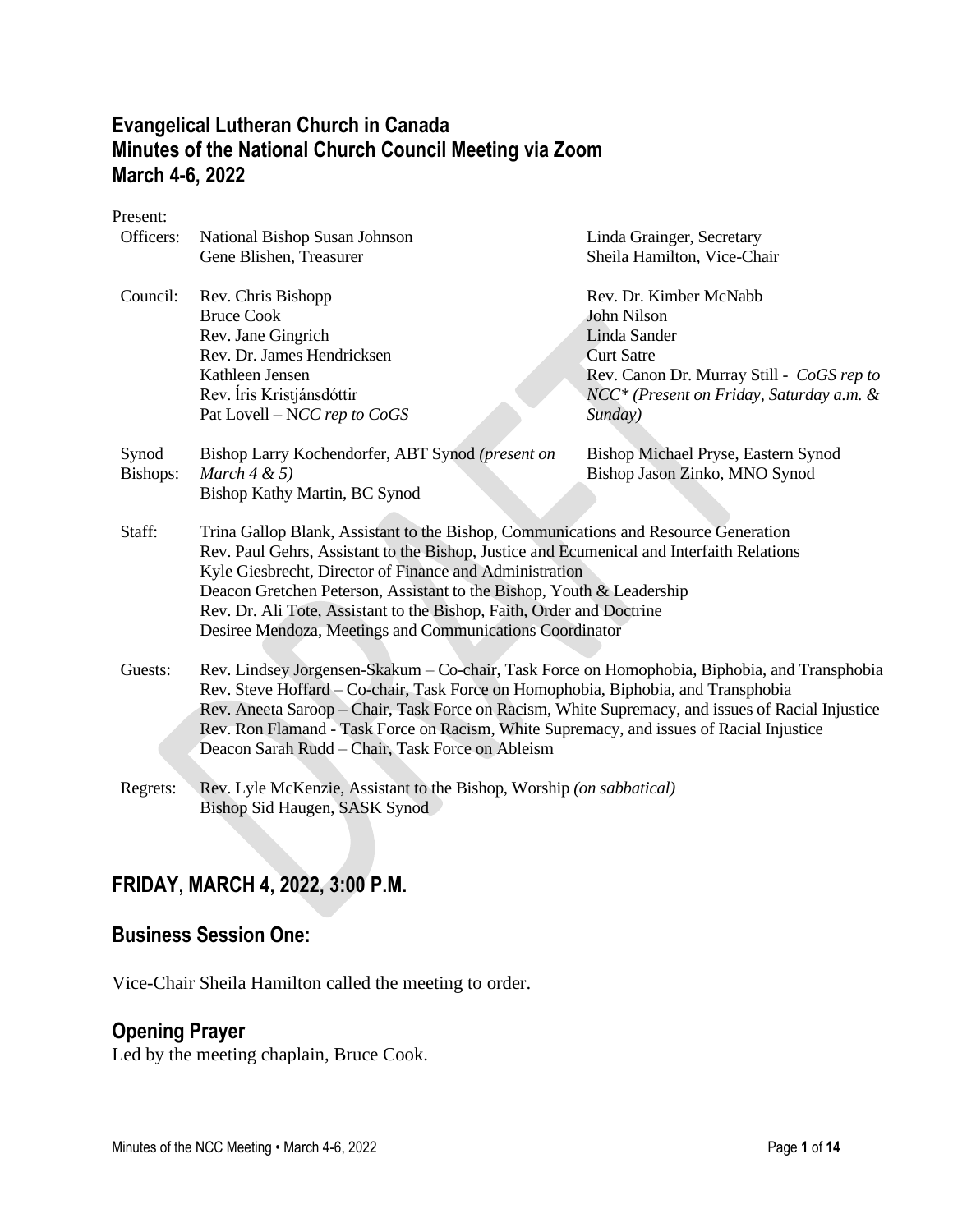# **Recognition of Territory**

*Land acknowledgements are a way that people insert an awareness of Indigenous presence and land rights in everyday life. This is often done at the beginning of ceremonies, lectures, meetings, or any public event. It can be a subtle way to recognize the history of colonialism and a need for change in settler colonial societies.*

*However, these acknowledgements can easily be a token gesture rather than a meaningful practice. All settlers, have a responsibility to consider what it means to acknowledge the history and legacy of colonialism.*

*What are some of the privileges settlers enjoy today because of colonialism?*

*How can individuals develop relationships with peoples whose territory they are living on in the contemporary Canadian geopolitical landscape?*

*What are you, or your organization, doing beyond acknowledging the territory where you live, work, or hold your events?*

*What might you be doing that perpetuates settler colonial futurity rather than considering alternative ways forward for Canada?*

*Do you have an understanding of the on-going violence and the trauma that is part of the structure of colonialism?*

*Today, as a settler here on Turtle Island, I respectfully acknowledge the lands where we live which includes the Salish and Qualicum peoples of Northwest coast, the Tlingit and Athabascan peoples of the British Columbia Interior, the Cree and Tahitan peoples of the Western subarctic, the Okanagan and Secwepemc peoples of the Plateau, the Siksika and Dene peoples of the Plains, the Anishinaabe and Haudenosaunee peoples of the Woodlands and eastern subarctic to name but a few.*

*We honour with gratitude the land itself and the first people — past, present and future — who have stewarded it throughout generations. We cannot undo history, but we can seek to walk with justice, mercy and humility now.*

*(Land acknowledgement recited by Bruce Cook at the beginning of his Opening Prayer)*

#### **Welcome**

Vice-Chair Sheila Hamilton welcomed Bishop Kathy Martin of the BC Synod to NCC. Bishop Kathy isn't new to NCC as she was a past member, serving as a rostered member from the BC Synod.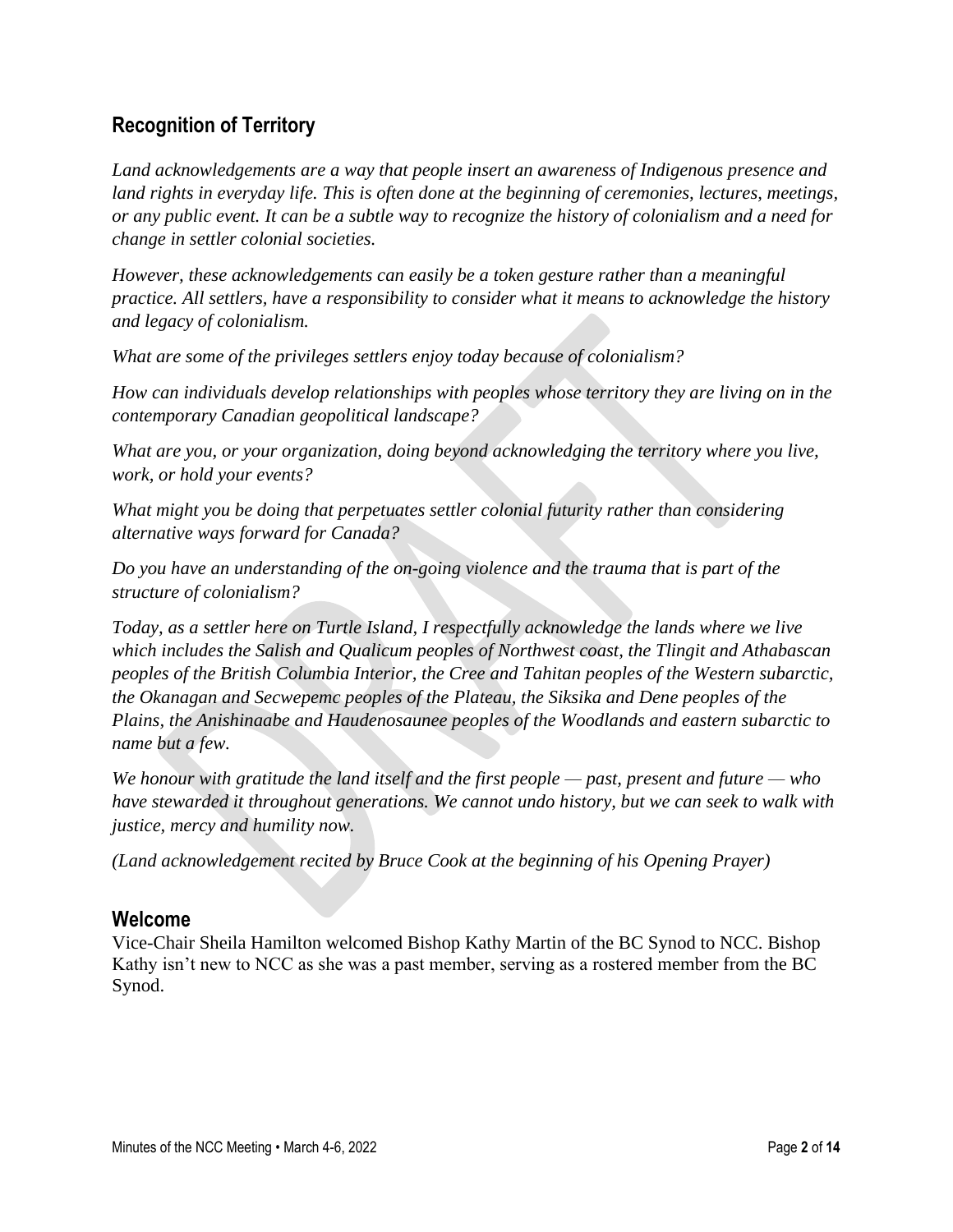## **Approval of Agenda**

Additions to the Agenda under New Business: -Motion expressing gratitude to the National Office staff -Talk on Russian investment

**M/S** That NCC approves the amended meeting agenda. **CARRIED.**

# **Code of Conduct**

**NCC Covenant**

#### **Declaration of Conflicts of Interest**

No conflicts of interest were expressed.

## **Approval of September 9-11, 2021 NCC Meeting Minutes**

**M/S** That NCC approves the September 9–11, 2021 NCC meeting minutes. **CARRIED.**

#### **Approval of E-vote Minutes**

**M/S** That NCC approves the Nov. 19 and Dec. 1, 2021 e-vote minutes.

**CC-2022-01** That NCC appoints the following individuals to the Committee on Nominations for the 2022 National Assembly: Wayne Street (ABT), Rev. Patricia Giannelia (BC), Rev. Doug Reble (Eastern), Cheryl Bauer-Hyde (SK), Rev. Tyler Gingrich (MNO) and Linda Grainger (National Secretary). **CARRIED.**

**CC-2022-02** That NCC approves the appointment of Rev. Marilyn Fowlie-Neufeld to the rostered position in the Court of Appeal vacated by the resignation of Rev. Dr. Kayko Driedger Hesslein for the remainder of the three-year term until 2022. **CARRIED. CARRIED.**

#### **Report of the National Bishop**

Bishop Susan Johnson gave an oral report to supplement her written report. She highlighted the work of the National Office staff by saying "We're like family..." Regretfully, one staff is leaving the team. Danica Cuaderno, office assistant, has accepted full-time work at a daycare in a school division, where her daughter will also be attending the daycare program.

Bishop Susan mentioned that the Assembly Planning Committee has decided that no joint inperson gathering will take place this year. The General Synod may hold its meeting next year or in 2024, depending on the decision of the Council of General Synod (CoGS). Now NCC will have to decide whether to hold the 2022 National Convention in person or online. This decision will be made later in the meeting.

#### **Staff Presentation**

The ELCIC Program Staff comprised of Trina Gallop-Blank, Assistant to the Bishop, Communications and Resource Generation; Rev Paul Gehrs, Assistant to the Bishop, Justice and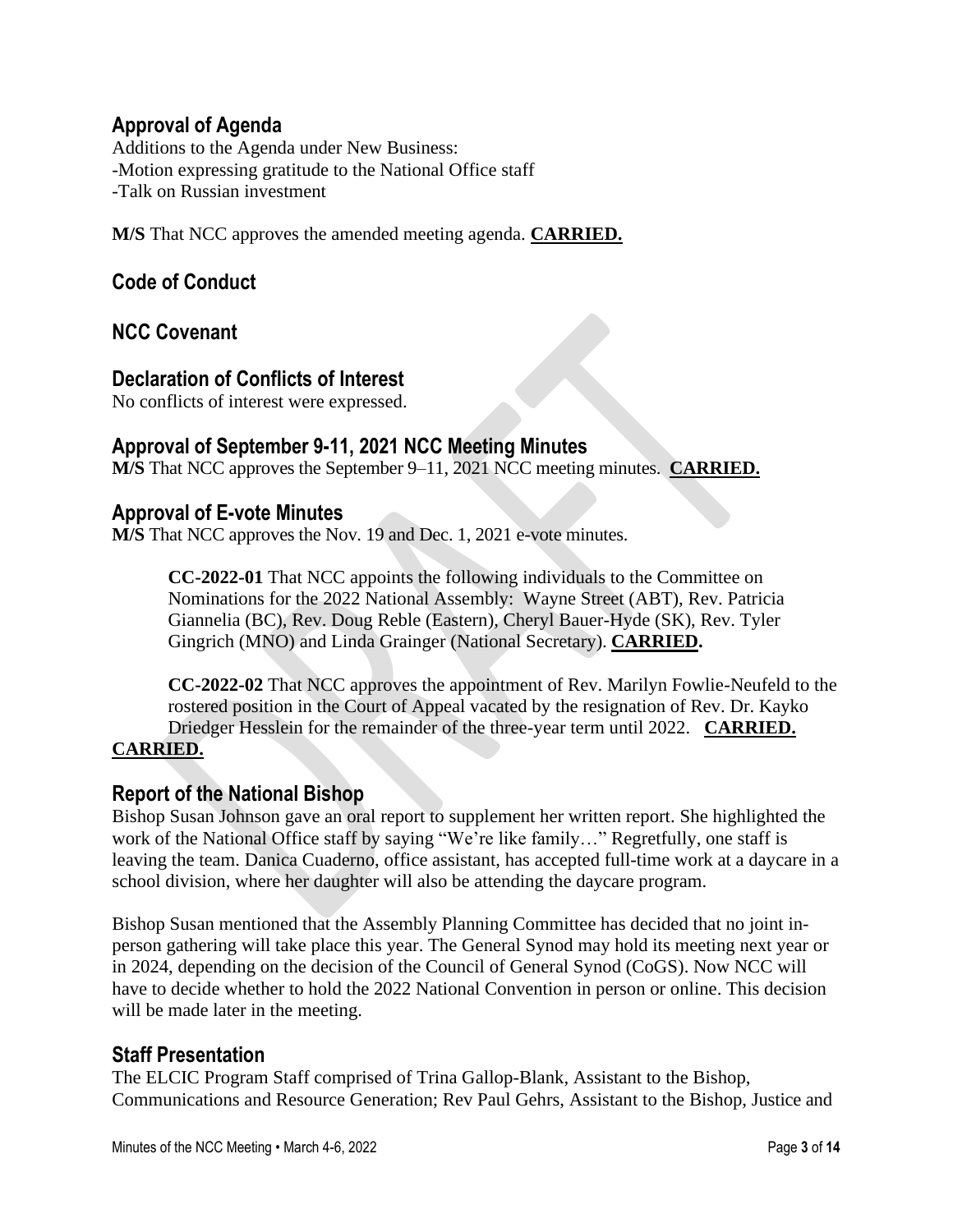Ecumenical and Interfaith Relations; Deacon Gretchen Peterson, Assistant to the Bishop, Youth and Leadership; and Kyle Giesbrecht, Director of Finance and Administration, presented to NCC focusing on the strategic goal — *Compassionate Justice* in their respective reports.

Vice-Chair Sheila Hamilton thanked the staff for their presentation.

# **Business from the Report of the National Bishop**

#### **Program Committee for Leadership for Ministry (PCLM)**

**CC-2022-03** To change the Continuing Education policy so that the annual amount available be raised to \$9000 per student and that the ten-year maximum amount be raised to \$45,000. **CARRIED.**

**CC-2022-04** That LTS and Luther would have the freedom to make a choice regarding accreditation in a way that is supportive of the school's vision and mission, choosing to be accredited by the body(ies) that make sense for each of their constituencies. The decision is to be made by each school's Board of Governors, which includes the bishops and other members of the ELCIC. **CARRIED.**

#### **Breakout on all the reports – questions and comments**

**Reports—— Officers**

**Synod Bishops**

**Conference of Bishops**

**Council of General Synod (CoGS) Report**

# **Draft 2019 Convention Actions Report**

# **Draft 2022 National Convention Agenda Items**

Bishop Susan mentioned to NCC that the Assembly Planning Committee made a very difficult decision to not proceed with the in-person Assembly. This leaves ELCIC to hold its 2022 National Convention and decide whether to hold it in-person or online. A suggestion was made to move the dates toward the weekend to accommodate delegates working during the week. Bishop Susan shared some of the plans such as: holding a session with the Anglicans to mark our Full Communion anniversary; sharing the work of the Task Forces on Racism, White Supremacy, and issues of Racial Injustice; Homophobia, Biphobia, and Transphobia; Ableism; and Carbon Neutral; and good news reports from schools, to name a few.

**M/S** That NCC defers the action on holding the National Convention to Unfinished Business on Sunday. **CARRIED.**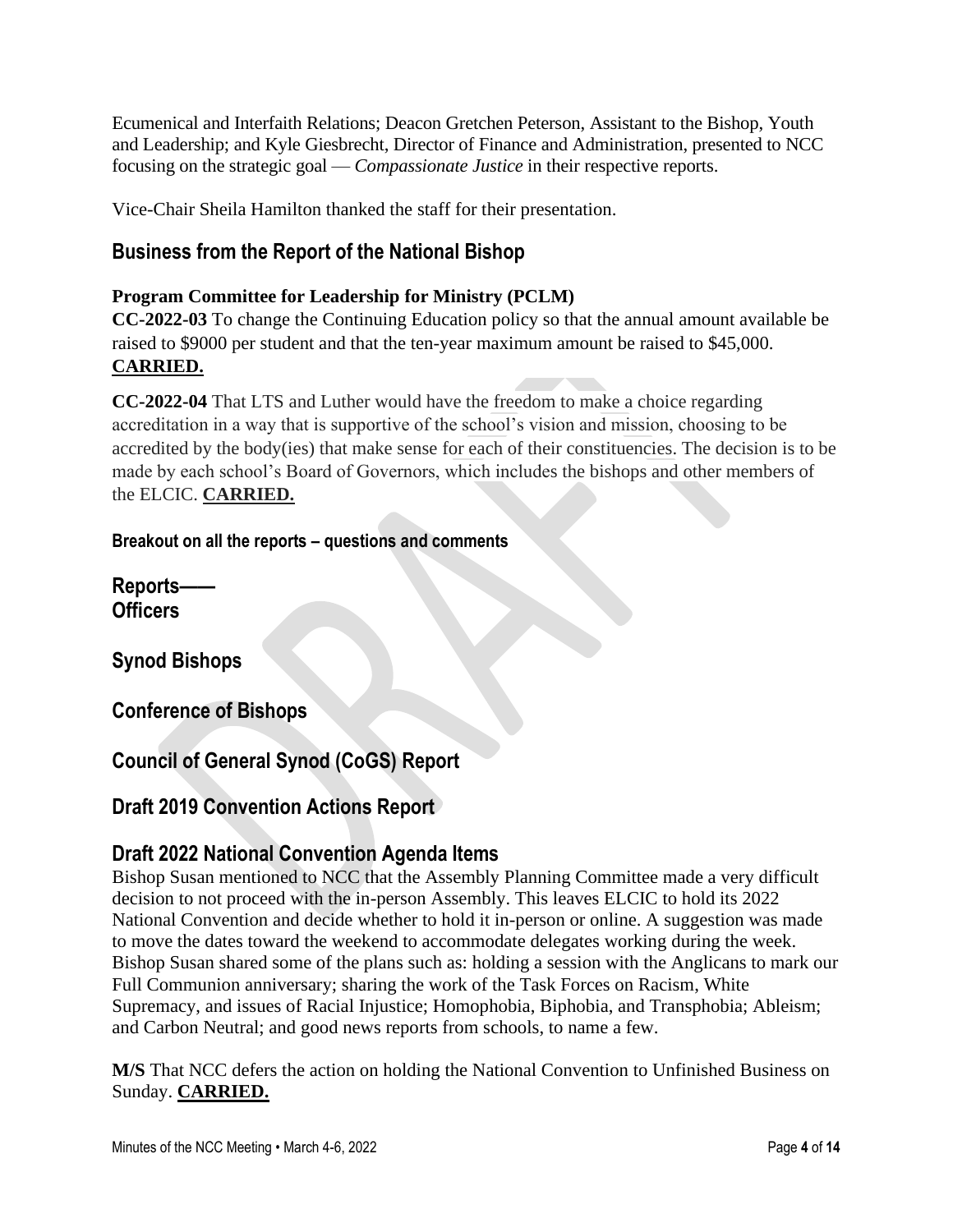## **Nominations for ELCIC Secretary and Treasurer**

**CC-2022-05** That NCC approves the nomination of Gene Blishen for Treasurer, and Linda Grainger for Secretary. **CARRIED.**

Bishop Susan asked NCC to think of who they can nominate for the Vice-Chair position which is an ecclesiastical ballot. Experience in NCC will be an advantage and the individual must be a lay person. She encouraged the Council to use their discernment.

#### **Closing Prayer**

Led by the meeting chaplain.

Meeting adjourned.

# **SATURDAY, MARCH 5, 2022, 11:00 A.M. – 2:00 P.M.**

#### **Business Session Two:**

Bishop Susan called the meeting to order.

#### **Opening Prayer**

Led by the meeting chaplain.

#### **Strategic Plan for 2022-2025**

Members of the working group gave a presentation to NCC on the proposed Strategic Plan. Members of this working group include: Rev. Jane Gingrich, Rev. Dr. Kimber McNabb, Bruce Cook, Kathleen Jensen, and Sheila Hamilton.

#### **Introduction to the Four Task Force Reports—**

Rev. Paul Gehrs, Assistant to the Bishop, Justice and Ecumenical and Interfaith Relations, introduced the four task force reports to NCC. He mentioned that all four task forces worked hard on the reports and the language used in their reports.

He welcomed the task force members who were able to come. The following task force members introduced themselves to NCC: Rev. Lindsey Jorgensen-Skakum and Rev. Steve Hoffard (Cochairs, Task Force on Homophobia, Biphobia, and Transphobia); Rev. Aneeta Saroop (Chair) and Rev. Ron Flamand (Task Force on Racism, White Supremacy, and issues of Racial Injustice); and Deacon Sarah Rudd (Chair, Task Force on Ableism).

**CC-2022-06** That NCC recommends "A prayer to encourage this work," by Rev. Steve Hoffard, for use across the church as together we follow God's call to be a diverse, equitable and inclusive community that celebrates all and upholds life-giving relationships.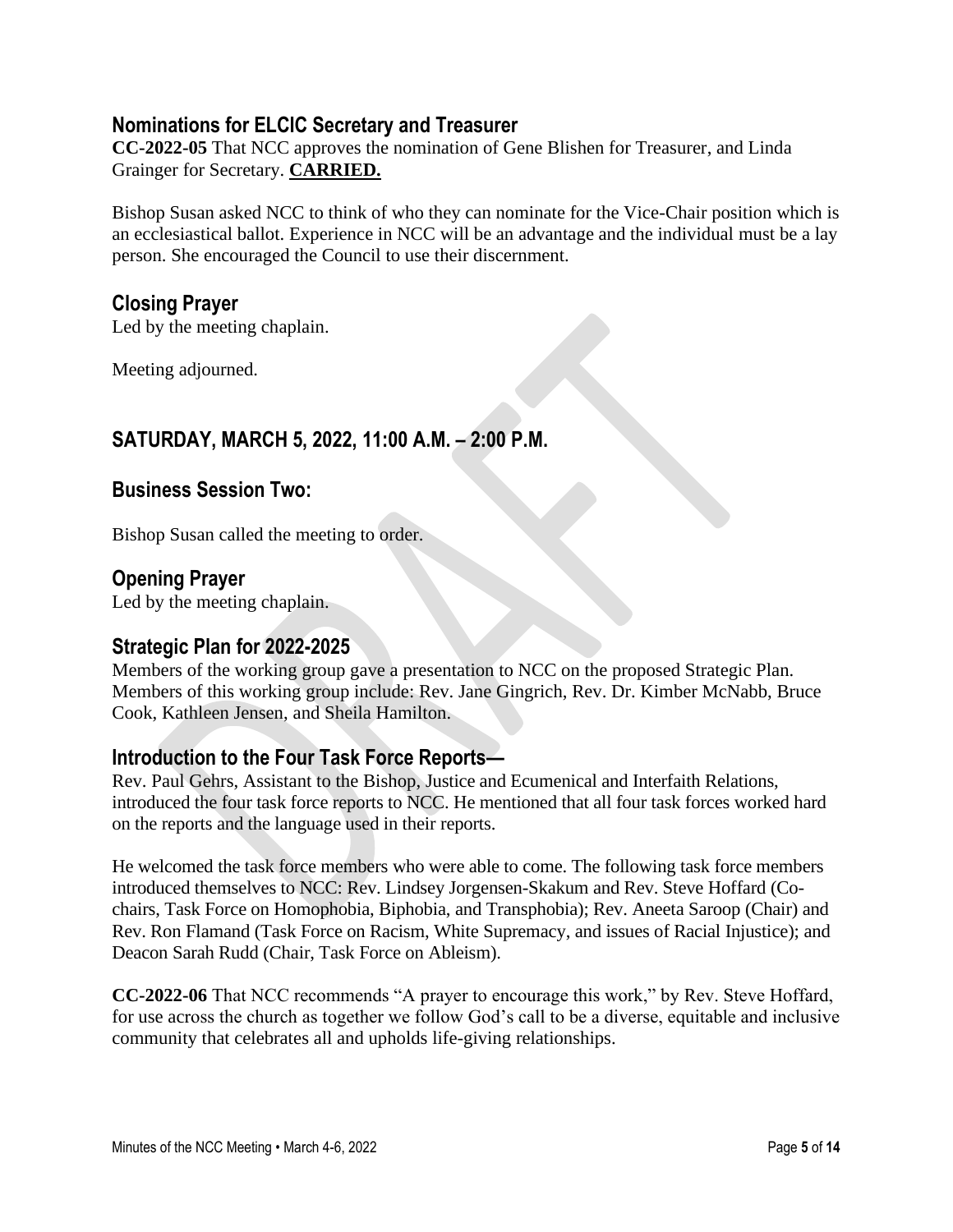#### **A prayer to encourage this work**

Creator God, you have formed every one of us in your image. All of us molded as a unique and beautiful part of your diverse creation . . . each of us equally loved, valued and precious in your sight.

As a church we recognize that truth and sometimes even proclaim it while sadly at the same time erecting barriers, sometimes unknowingly, too often even knowingly, to those who differ from us in anyway.

We know we have work to do. As members of the body of Christ, we are called to help each other be a better church. We ask that you come among us not only today but in the days ahead as we continue the work.

Inspire us with courage and creativity.

Challenge us to new learning.

Push us when we get stuck.

Help us to listen carefully to one another and to those who have been pushed to the margins, and give us strength to carry on even when the work is hard.

This we continue to pray until all are included and celebrated without exception . . . without obstacles . . . and without endless debate.

In the name of the one who fully welcomes all to the table, Jesus the Christ. Amen.

By Rev. Steve Hoffard

Written for the joint meeting of the Task Force on Ableism; the Task Force on Homophobia, Biphobia, and Transphobia; and the Task Force on Racism, White Supremacy, and Racial Justice. November 20, 2021

#### **CARRIED.**

**CC-2022-07** That NCC communicates to the Task Forces on Ableism; Addressing Racism, White Supremacy, and issues of Racial Injustice; Addressing Homophobia, Biphobia, and Transphobia; and Carbon Neutrality, its deep gratitude for the work done so far. **CARRIED.**

#### **Report of the Task Force on Homophobia, Biphobia, and Transphobia\*\***

**M/S** That NCC receives the Report and recommendations of the Task Force Addressing Homophobia, Biphobia, and Transphobia (March 2022) with deep gratitude and recommends it to the 2022 National Convention for adoption. **DEFERRED.**

#### *Breakout Session Questions:\**

- *1. What stood out in the report for you?*
- *2. What questions or concerns do you have regarding the report and recommendations?*

*\*These questions were used in every breakout session for every task force report discussion.*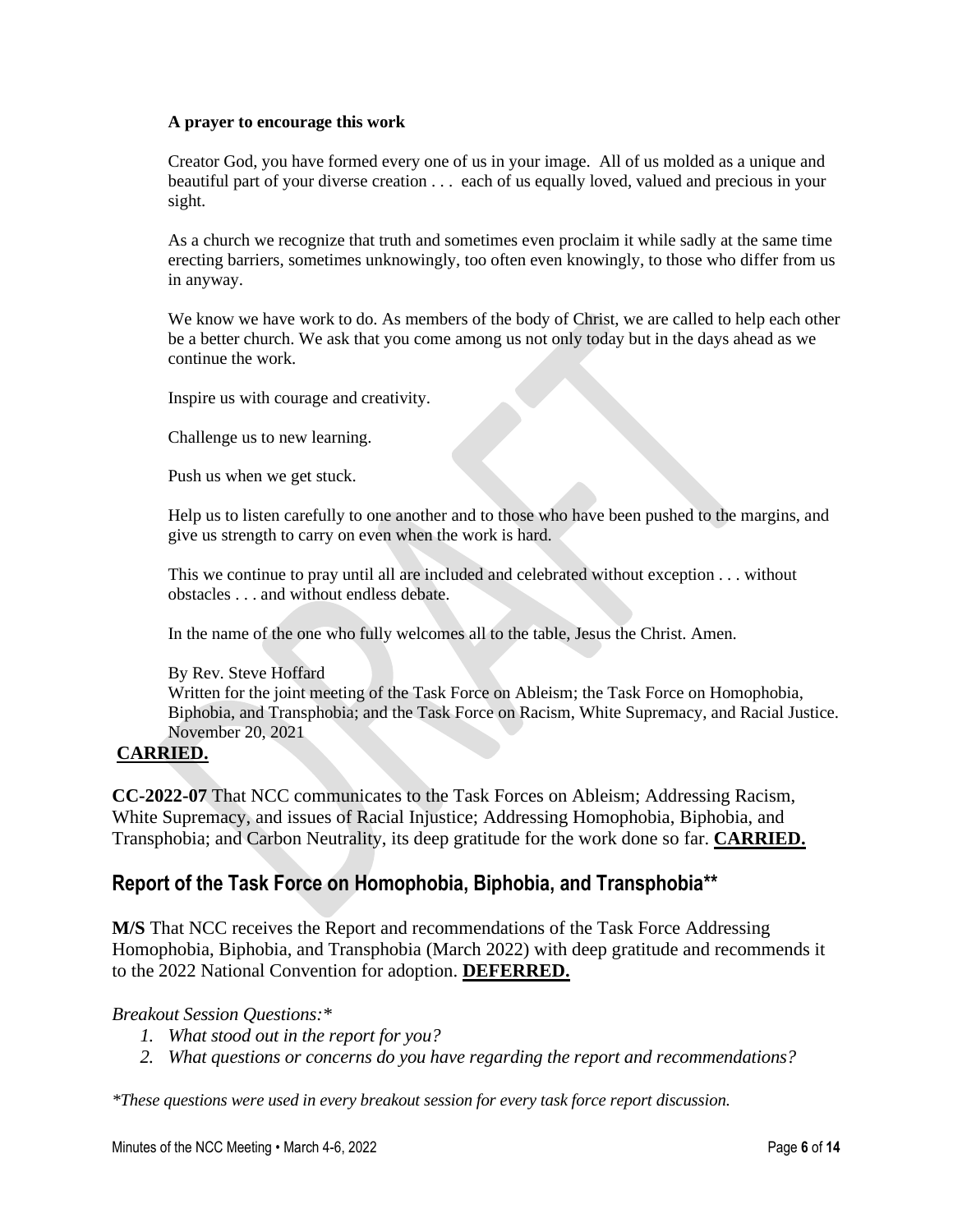*\*\*Discussion on this topic continued under "Unfinished Business," Business Session Four.*

# **Report of the Task Force on Ableism**

#### *(Breakout Session)*

**CC-2022-08** That NCC receives the Report and recommendations of the Task Force Addressing Ableism (March 2022) with deep gratitude and recommends it to the 2022 National Convention for adoption. **CARRIED.**

## **Report of Faith, Order, and Doctrine Committee**

Rev. Dr. Ali Tote gave a presentation on the work of the Faith, Order, and Doctrine Committee.

**CC-2022-09** That NCC adopts the *Theology & Practice of Online Communion* report prepared by the Faith, Order, and Doctrine Committee and recommends it be reported to the 2022 National Convention. **CARRIED.**

Bishop Susan asked Rev. Dr Ali Tote to extend NCC's heartfelt thanks to the Faith, Order, and Doctrine Committee for the very thoughtful and large amount of work done.

# **Closing Prayer**

Led by the meeting chaplain.

*(Break then resumed at 3:00 p.m.)*

# **Report of the Task Force Addressing Racism, White Supremacy, and issues of Racial Injustice\***

Bishop Susan welcomed Rev. Aneeta Saroop and Rev. Ron Flamand who are part of the Task Force Addressing Racism, White Supremacy, and issues of Racial Injustice and thanked them for joining our meeting.

#### *(Breakout Session)*

**CC-2022-10** That NCC receives the Report and recommendations of the Task Force Addressing Racism, White Supremacy, and issues of Racial Injustice (March 2022) with the exception of recommendation no. 7, with deep gratitude and recommends it for adoption to the 2022 National Convention. **CARRIED.**

A working group was formed to work on the wording under recommendation no 7. The group comprised of Rev. Paul Gehrs, Bruce Cook and Pat Lovell. They will report back in the next business session.

*\*Discussion on this topic continued under "Unfinished Business," Business Session Four.*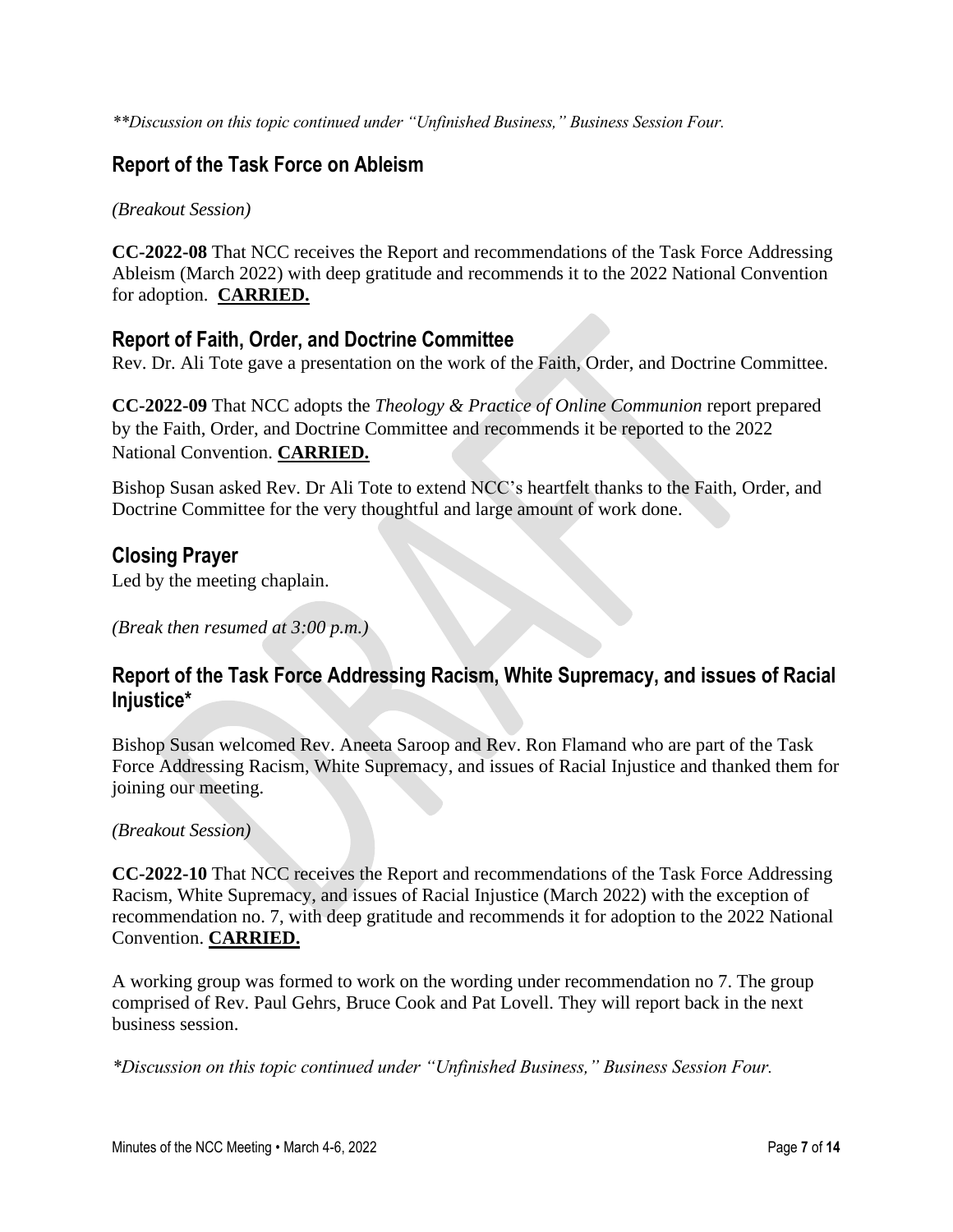# **Report of the Task Force on Carbon Neutrality**

Rev. Paul Gehrs gave an introduction on the Report of the Task Force on Carbon Neutrality.

*(Breakout Session)*

*(Break then resumed after 10 minutes)*

**CC-2022-11** That NCC receives the Report of the Task Force on Carbon Neutrality with deep gratitude, endorses the recommendations, and recommends the Report & recommendations to the 2022 National Convention for adoption. **CARRIED.**

## **Finance Report**

Kyle Giesbrecht, Director of Finance and Administration presented the financial reports to NCC. Treasurer Gene Blishen mentioned that ELCIC is "clean" of any Russian investments\* from its investment portfolio. The synod treasurers would like to communicate this to all the synods.

*\*Discussion on this topic continued under "Unfinished Business," Business Session Four.*

#### **2022 Budget**

**CC-2022**-**12** That NCC approves the revised 2022 budget with a consolidated deficit of \$193,396. **CARRIED.**

#### **Church Extension and Capital Fund (CECF)**

**CC-2022-13** That NCC approves 70% of the CECF investment income be allocated to synods, based on the current formula, 50% even and 50% baptized membership. **CARRIED.**

**CC-2022-14** That NCC approves for each synod to give a proportional amount from the investment rebate equaling \$61,000 for the ELCIC Welcoming Church Project (for new immigrants). **CARRIED.**

#### **Closing Prayer**

Led by the meeting chaplain.

#### **SUNDAY, MARCH 6, 2022, 2:00 P.M. – 4:30 P.M.**

#### **Business Session Four:**

Vice-Chair Sheila Hamilton called the meeting to order.

#### **Opening Prayer**

Led by the meeting chaplain.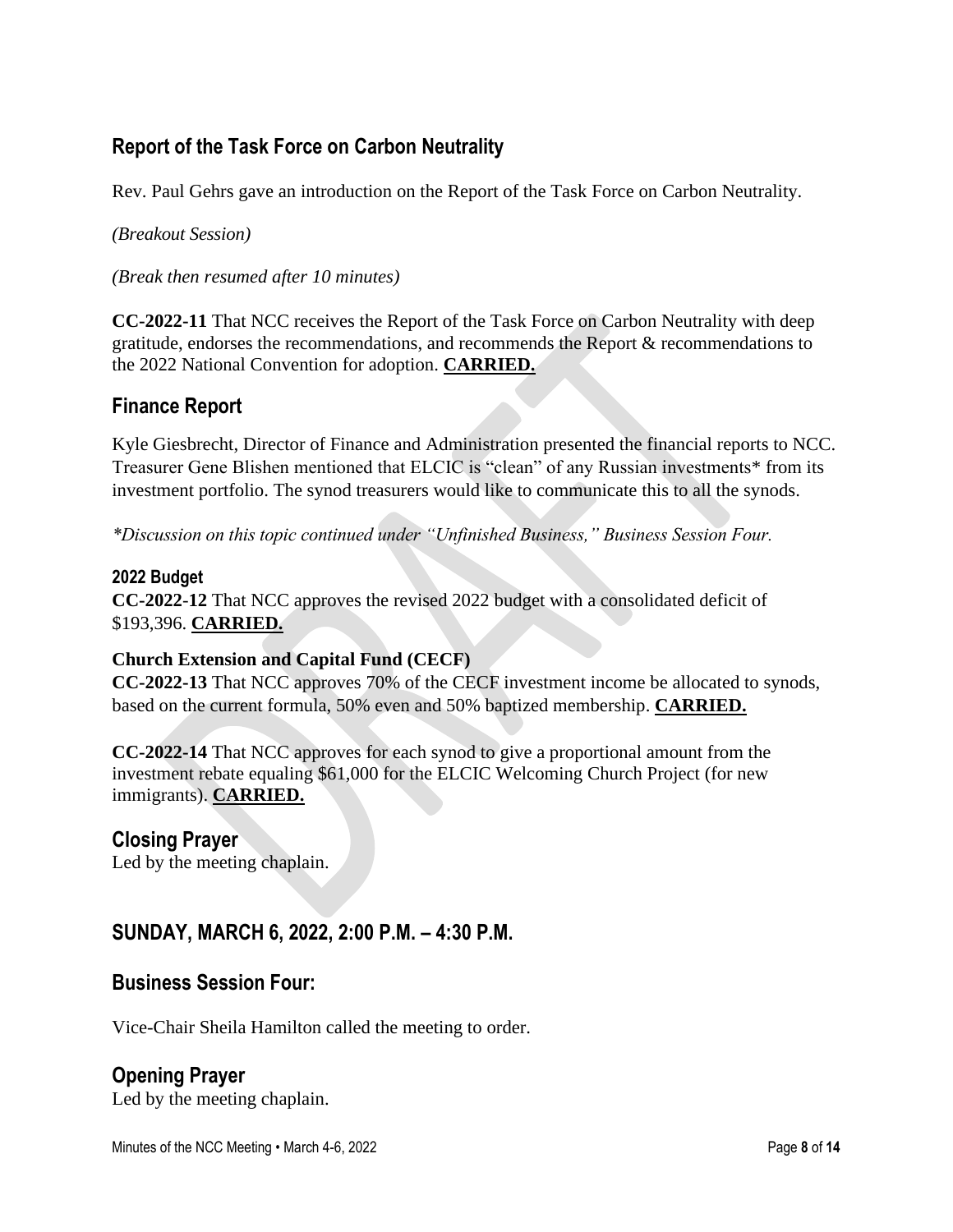## **Approval of Strategic Plan**

**CC-2022-15** That NCC approves the Strategic Plan (2022-2025) as presented. **CARRIED.**

#### **Correspondences: -BC Synod**

**CC-2022-16** That NCC refers to the Conference of Bishops and the ELCIC Officers including consultation with the Task Force on Homophobia, Biphobia, and Transphobia the request from the BC Synod in Convention to initiate a review of the ELCIC "Manual Re: Discipline for Rostered Ministers" to make changes where the manual is prejudiced and discriminates against rostered ministers who are LGBTQ2SIA+ and their families, and to do so in consultation with the ELCIC Task Force on Homophobia, Biphobia, and Transphobia, and LGBTQ2SIA+ rostered ministers in the ELCIC. **CARRIED.**

# **-Sabbatical Leave for Trina Gallop Blank, Assistant to the Bishop**

Trina Gallop Blank left the meeting room as NCC discussed.

**CC-2022-17** That NCC approves the sabbatical request in regards to time change from Trina Gallop Blank, Assistant to the Bishop, Communications and Resource Generation. **CARRIED**.

#### **-Letters to NCC re: GSI**

Bishop Susan explained to NCC that GSI will proceed with the study of pension options. There will be discussions between their officers and ELCIC's, and then with NCC afterwards. GSI will report on this at the 2022 National Convention.

With regards to the letter provided by Rev. Leena Jensen, it's unclear whether she's speaking for herself or on behalf of the organization/group (Committee for Real Pensions for Lutheran Pastors) that she's representing. ELCIC doesn't have any relationship with their organization/group, and to not enter into any kind of conversation is prudent.

NCC is in the process of discussion with GSI and that a report to the National Convention will take place.

**M/S** That NCC requests that Bishop Susan reply to the letters from Rev. Leena Jensen and Bill Kuehnbaum. **CARRIED**.

#### **Unfinished Business**

#### **2022 National Convention**

**CC-2022-18** That NCC approves an online National Convention in 2022 for essential business and an in person special convention in 2023 to deal with other matters. **CARRIED.**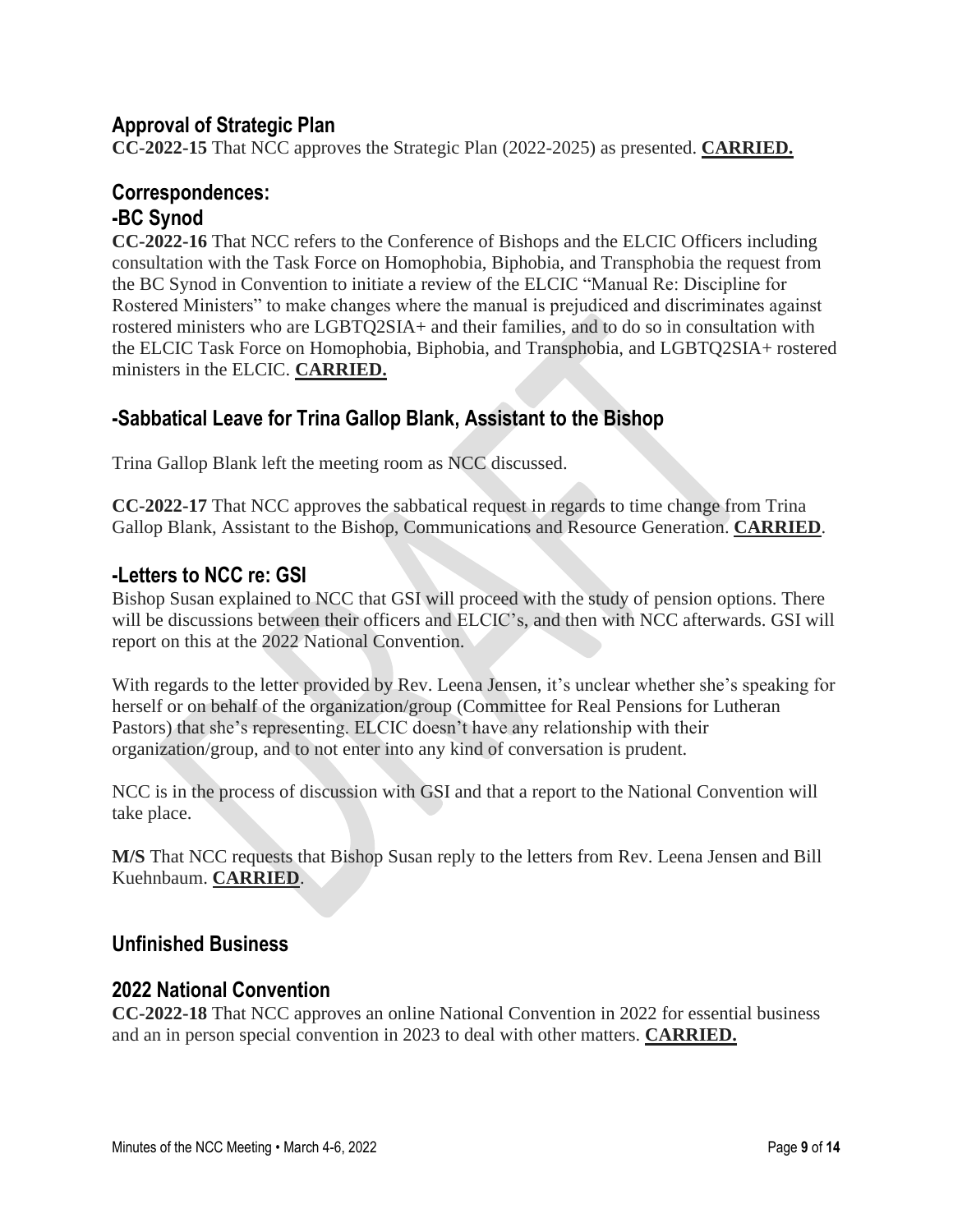# **Task Force Report on Homophobia, Biphobia, and Transphobia**

**CC-2022-19** That NCC receives the report of the Task Force Addressing Homophobia, Biphobia, and Transphobia with deep gratitude and recommends the Report and recommendations 1-8 to the 2022 National Convention for adoption. **CARRIED.** 

**CC-2022-20** That NCC requests members of the Task Force on Homophobia, Biphobia, and Transphobia to work with appointed members of NCC to rewrite recommendations 9-11 to include time for study and discernment. The officers will appoint NCC members to work after consultation with the Task Force. **CARRIED.**

# **Recommendation 7 from the Report of the Task Force on Racism, White Supremacy and issues of Racial Injustice**

Bruce Cook on behalf of the working group (with Pat Lovell and Rev. Paul Gehrs) presented the rewriting of recommendation no. 7.

#### **Proposed Motion:**

That NCC proposes to the Task Force on Racism that recommendation #7 be amended to read:

That the ELCIC reviews the nomination, election, and hiring processes to intentionally ensure diversity, equity, and inclusion. All ELCIC leaders should encourage, monitor, and empower People of Colour, Indigenous, Black, Asian/Pacific Islander and other racialized people for service at all levels of the church.

**M/S** That NCC withdraws the proposed motion presented by the working group tasked to rewrite recommendation no. 7 of the Report of the Task Force on Racism, White Supremacy, and issues of Racial Injustice. **CARRIED**.

#### New Motion:

**CC-2022-21** That NCC appoints Rev. Paul Gehrs, Bruce Cook and Pat Lovell to work with the Task Force on Racism, White Supremacy, and issues of Racial Injustice, to clarify expanded language in recommendation no. 7 of the Report. **CARRIED.**

# **Constitution Committee**

That NCC approves the revision to Part VII, Section 7 of the ELCIC Administrative Bylaws to read as…

The members of National Church Council shall be voting delegates at convention. In addition, the maximum number of synod elected or appointed voting delegates at convention shall be one hundred and fifty (150), comprised of a maximum of ninety (90) delegates who shall be lay and a maximum of sixty (60) delegates who shall be rostered pastors or rostered deacons **serving under call or appointment**. Of these one hundred and fifty (150) delegates, synods shall make reasonable efforts to elect or appoint onefifth (1/5) of such delegates who are sixteen (16) to thirty (30) years of age as of the first day of convention.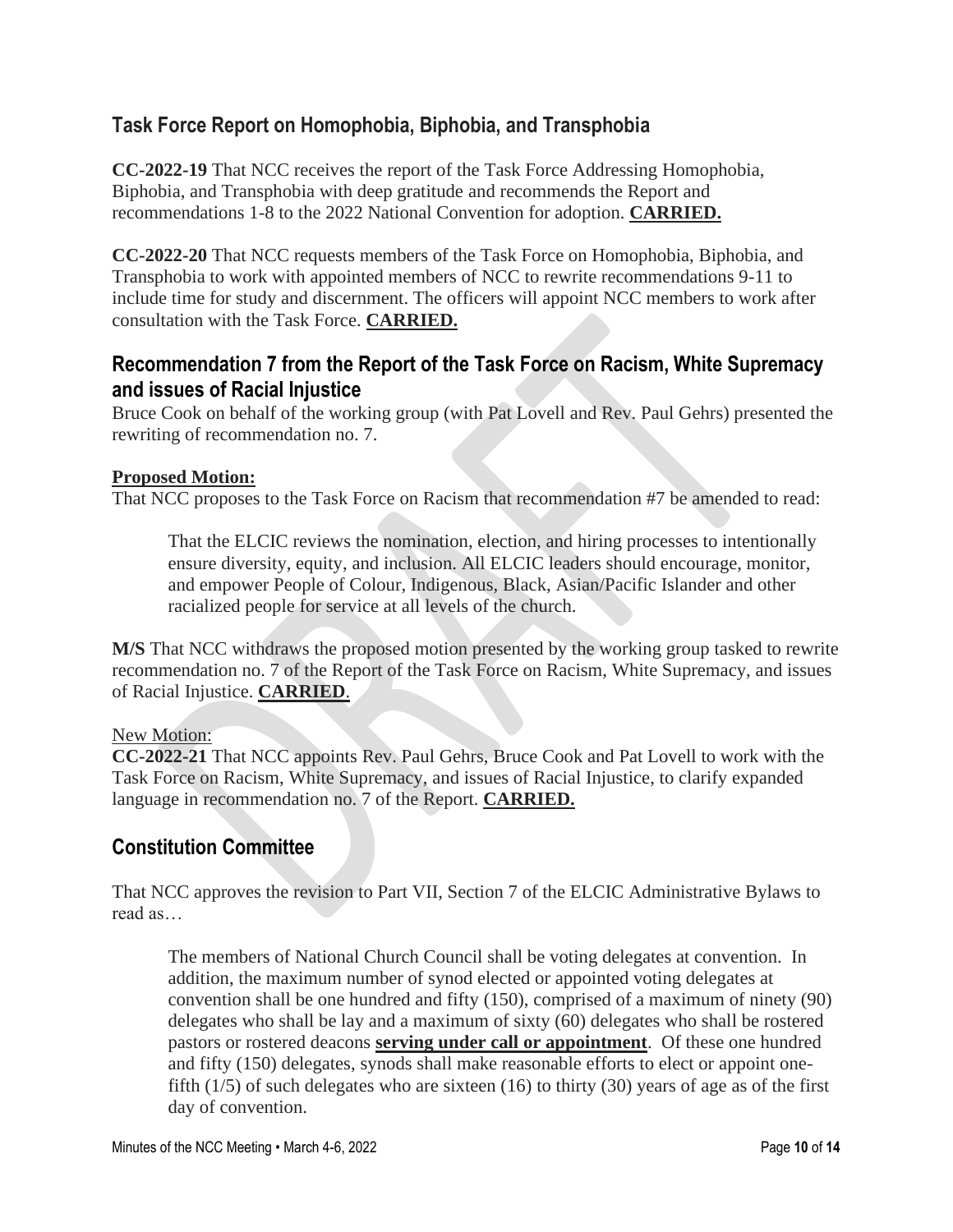And that NCC approves the revision to Part XVI, Section 1 of the ELCIC Administrative Bylaws to read as…

The Court of Appeal shall consist of five (5) members, three (3) lay and two (2) rostered, who shall be elected by the convention for a term of three (3) years. No member may hold a position on National Church Council, Synod Council or a synodical committee for theological education and leadership. No member shall serve more than two (2) consecutive terms. A vacancy occurring ad interim may be filled by the National Church Council until the next regular convention, which shall fill the unexpired term.

#### **If there is an appeal ongoing at the time of the convention, current members will continue until that appeal has been finalized. The term for newly elected members will commence once the ongoing appeal has been finalized or once a new appeal commences, whichever comes first. The term will conclude at the next convention.**

**M/S** That NCC approves to divide the changes to the ELCIC Administrative Bylaws as presented by the Constitution Committee. **CARRIED.**

**CC-2022-22** That NCC approves the revision to Part VII, Section 7 of the ELCIC Administrative Bylaws to read as…

The members of National Church Council shall be voting delegates at convention. In addition, the maximum number of synod elected or appointed voting delegates at convention shall be one hundred and fifty (150), comprised of a maximum of ninety (90) delegates who shall be lay and a maximum of sixty (60) delegates who shall be rostered pastors or rostered deacons **serving under call or appointment**. Of these one hundred and fifty (150) delegates, synods shall make reasonable efforts to elect or appoint onefifth  $(1/5)$  of such delegates who are sixteen  $(16)$  to thirty  $(30)$  years of age as of the first day of convention.

#### **CARRIED.**

**CC-2022-23** That NCC refers the proposed bylaw changes to Part XV1, Section 1 of the ELCIC Administrative Bylaws back to the Constitution Committee to consult with the lawyer.

The Court of Appeal shall consist of five (5) members, three (3) lay and two (2) rostered, who shall be elected by the convention for a term of three (3) years. No member may hold a position on National Church Council, Synod Council or a synodical committee for theological education and leadership. No member shall serve more than two (2) consecutive terms. A vacancy occurring ad interim may be filled by the National Church Council until the next regular convention, which shall fill the unexpected term.

**If there is an appeal ongoing at the time of the convention, current members will continue until that appeal has been finalized. The term for newly elected members will commence once the ongoing appeal has been finalized or once a new appeal commences, whichever comes first. The term will conclude at the next convention. CARRIED.**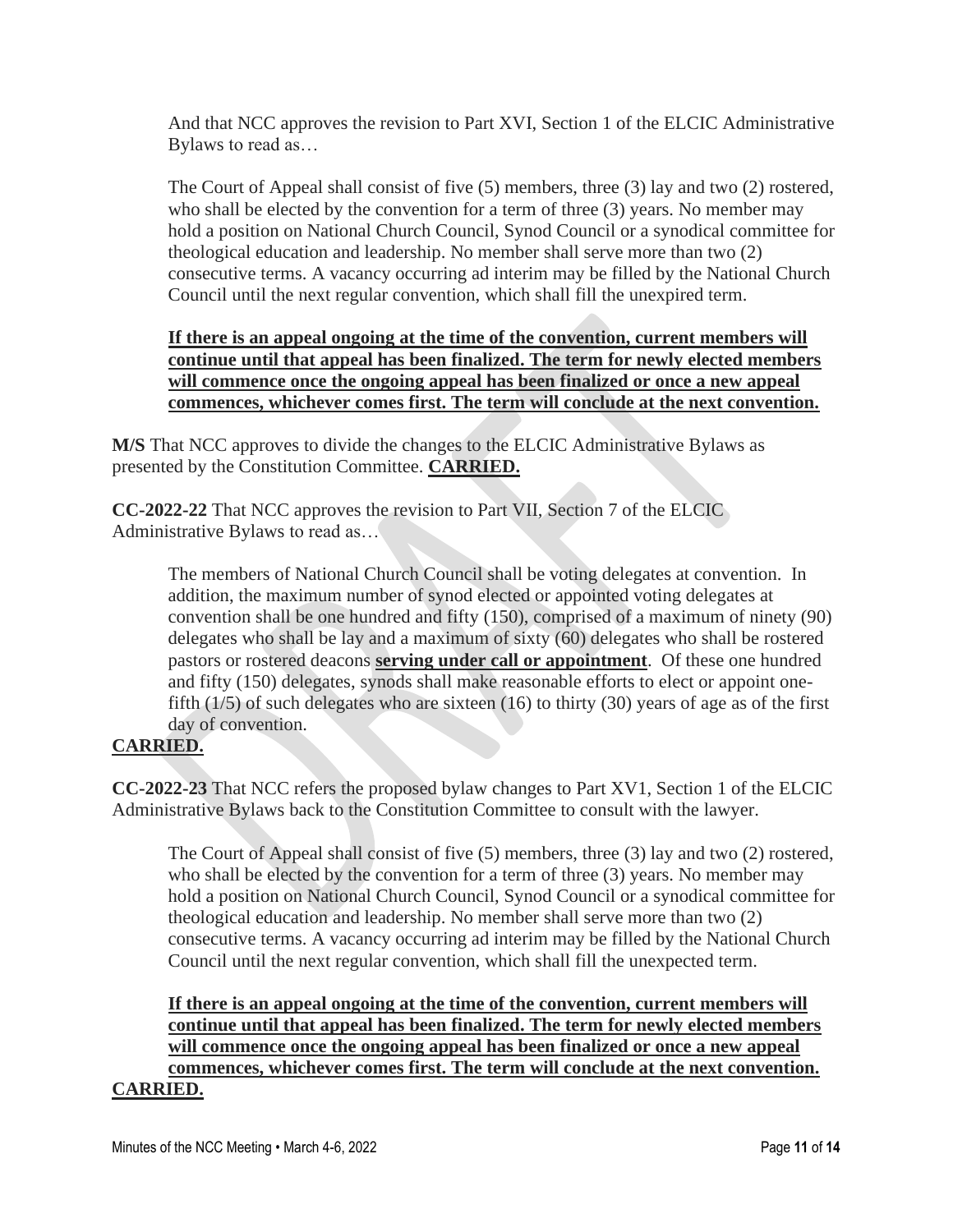# **On Russian Investment (Ukraine-Russia Conflict)**

**CC-2022-24** That NCC acknowledges the Report from the Finance Committee that the ELCIC has reviewed its financial investments managed by TD Wealth Management and ELFEC, and that the Church is clear of any Russian investments in its portfolio. Bishop Susan mentioned that this will be added to the statement to be issued very soon. **CARRIED.**

**CC-2022-25** That NCC approves the following statement in addition to the Report of the Finance Committee for release to the Church.

The Evangelical Lutheran Church in Canada (ELCIC) joins the World Council of Churches, The Lutheran World Federation, and The Canadian Council of Churches in calling for an immediate ceasefire in Ukraine and global solidarity with the people of Ukraine.

We denounce any and every use of deadly armed force to resolve disputes that could be resolved by dialogue. We firmly believe that dialogue – based on principles of international law and respect for established national borders – was and is the proper path for the resolution of tensions surrounding Ukraine. We call for an immediate end to the current armed hostilities, and for the protection of all human lives and communities threatened by this violence.

The ELCIC through its partnership with the Canadian Lutheran World Relief calls on its members to respond through financial support to the urgent humanitarian needs in Ukraine [\(https://elcic.ca/2022/02/25/ukraine-emergency-appeal/\)](https://elcic.ca/2022/02/25/ukraine-emergency-appeal/).

We ask all members, congregations and related agencies to examine their financial investments to ensure they do not support Russian investments.

We urge all members and all people of good will around the world to join us in prayer for peace for the people of Ukraine and the region.

*Loving God, you are our peace. We pray for peace between Russia and Ukraine. We pray for the people of Ukraine – those who are forced to flee, those who are trapped and unable to flee, those who are in need of aid, those who have died. We pray for Ukrainian and Russian soldiers, that they may be moved to lay down their weapons. We pray for world leaders, that they would be fed into your ways of peace and justice. We pray for our whole world who watches and worries. God have mercy!*

#### **CARRIED.**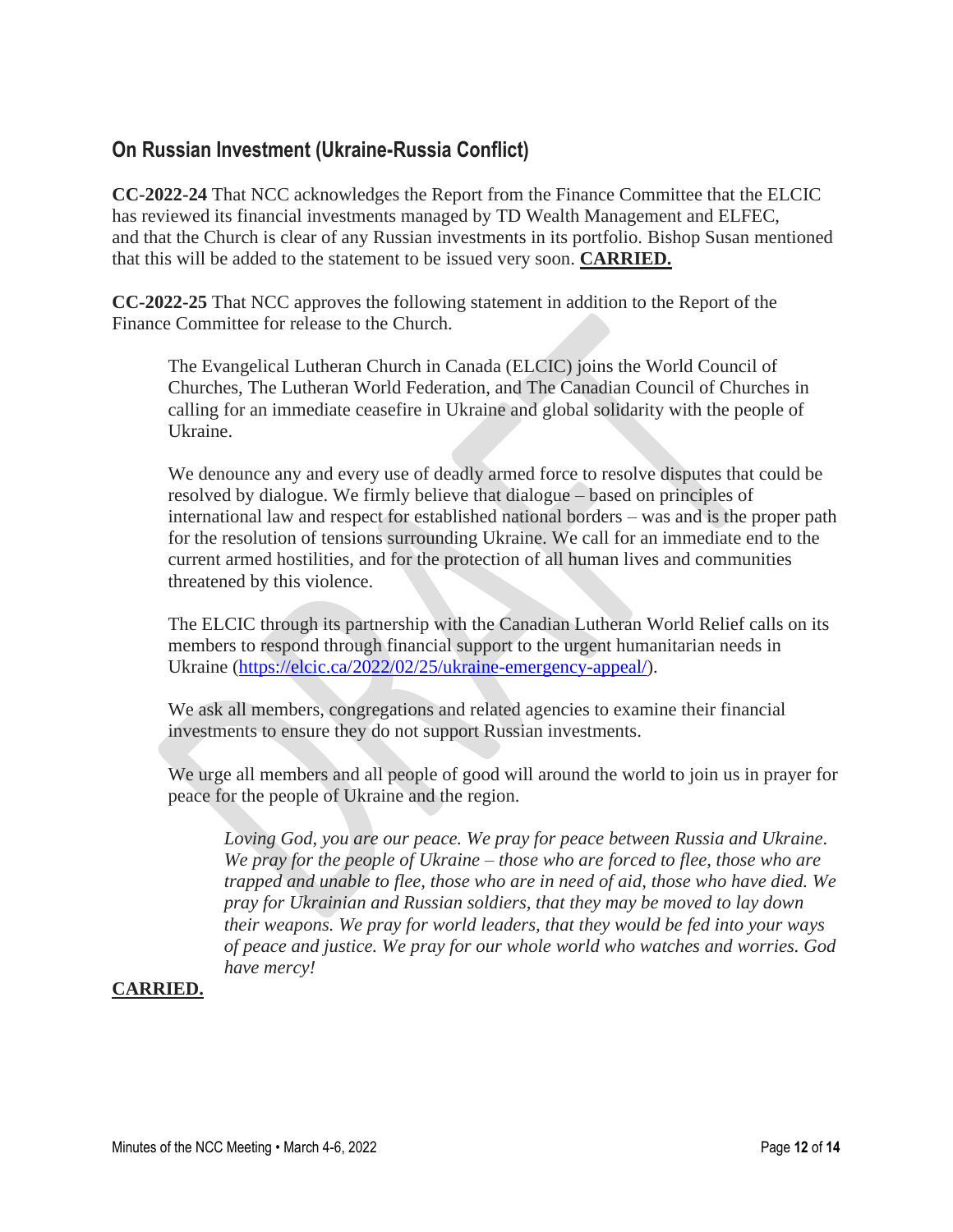#### **New Business**

**CC-2022-26** That National Church Council expresses sincere appreciation for the faithful work of the ELCIC staff over the past triennium:

- Rev. Susan Johnson for her leadership in modeling a life of faith
- Rev. Paul Gehrs for his dedication to social justice issues, connecting with other faiths and the environment
- Trina Gallop-Blank for helping us put our thoughts into words
- Kyle Griesbecht for his steady financial guidance, helping to secure the future of the ELCIC
- Deacon Gretchen Peterson for her energetic collaboration with youth, diaconal and leadership ministries
- Rev. Lyle McKenzie for his calm spiritual guidance
- Rev. Dr. Ali Tote for his thoughtful overseeing of matters of faith and witness
- Desiree Mendoza for her attention to detail and always being there to help

And for all the other staff that works so hard behind the scenes to keep our ELCIC running so smoothly, we give our thanks and appreciation. **CARRIED.**

# **Talking Points/Highlights**

Task Force Reports FOD Committee Report Strategic Plan Clear of any participation from Russian investment Welcoming program (including funds) for immigrants Approval of the reports from Finance Committee Jane and Gretchen's unicorn costumes Recognition of retiring members Prayers by the meeting chaplain Welcome of Bishop Kathy Martin Members of Task Forces who were present NCC officially met six times during this triennium (four of which were via Zoom) Heartfelt *thank you* to NCC (for this weekend meeting and incredible work dealing with difficult conversations)

#### *(Appendix A: March 2022 NCC Meeting Highlights)*

#### **Meeting Evaluation**

Desiree will send a survey to NCC members requesting feedback on this meeting.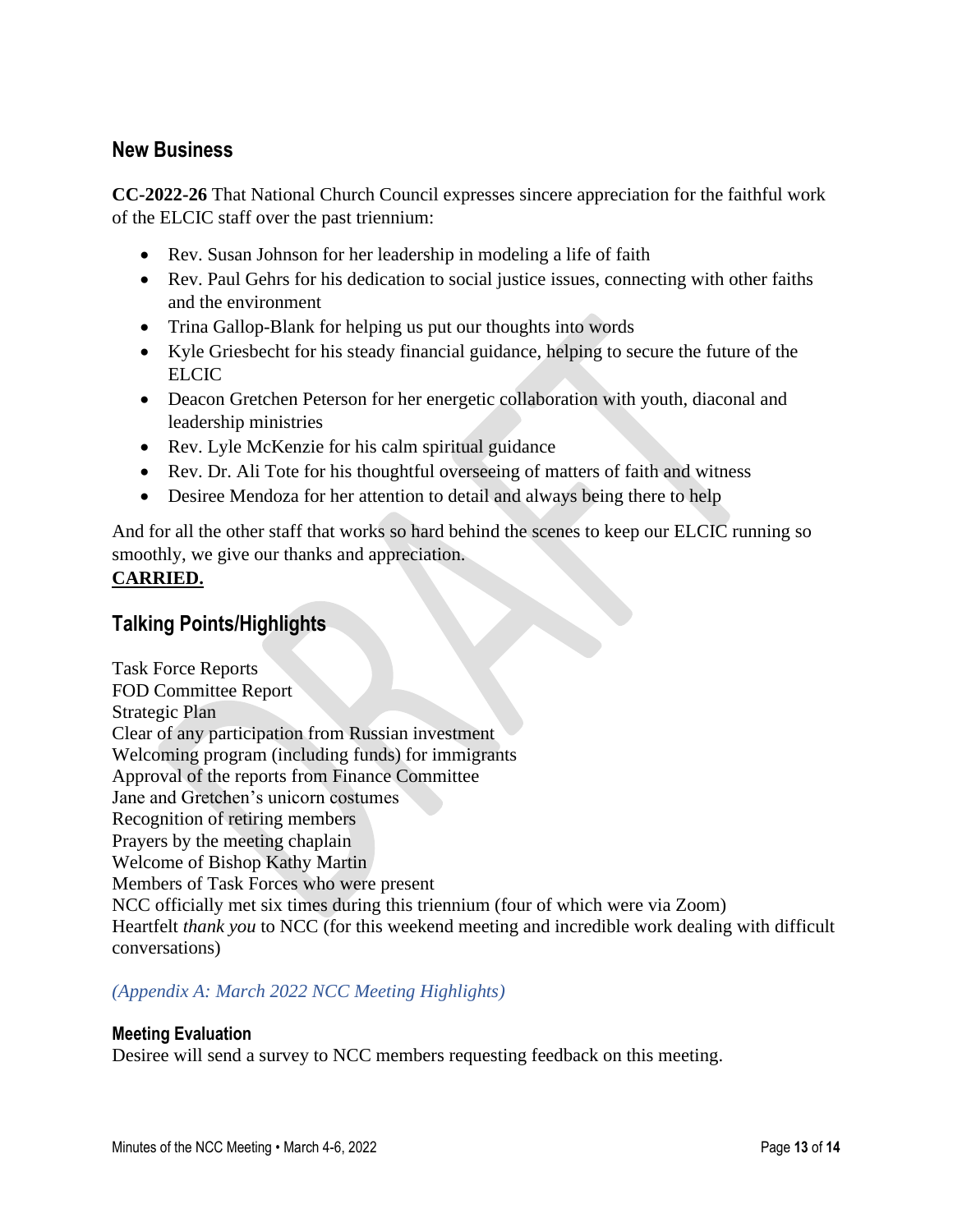Vice-Chair Sheila Hamilton mentioned that there will be a National Church Council (NCC) meeting in July. A pre-convention and post-convention NCC meeting will be held. For the preconvention NCC meeting, the group will be asked to do an evaluation for the last triennium so that the newly elected NCC members from the convention will benefit from it.

#### **Closing Prayer**

Led by the meeting Chaplain Bruce Cook.

#### **Next Meetings:**

Next Meetings: 2022 July 12-15\* Chaplain- Rev. Jane Gingrich (for NCC meeting prior to convention) Bible Study-

*\*Planned dates for 2022 National Convention. Please wait for further information and official announcement.* 

September 15–17 (Thursday-Saturday) – *Scheduled one week later after the WCC 11th Assembly, August 31–September 8.*

2023 March 3–5 (Friday-Sunday) September 7–9 (Thursday-Saturday)

#### **Meeting Adjourned.**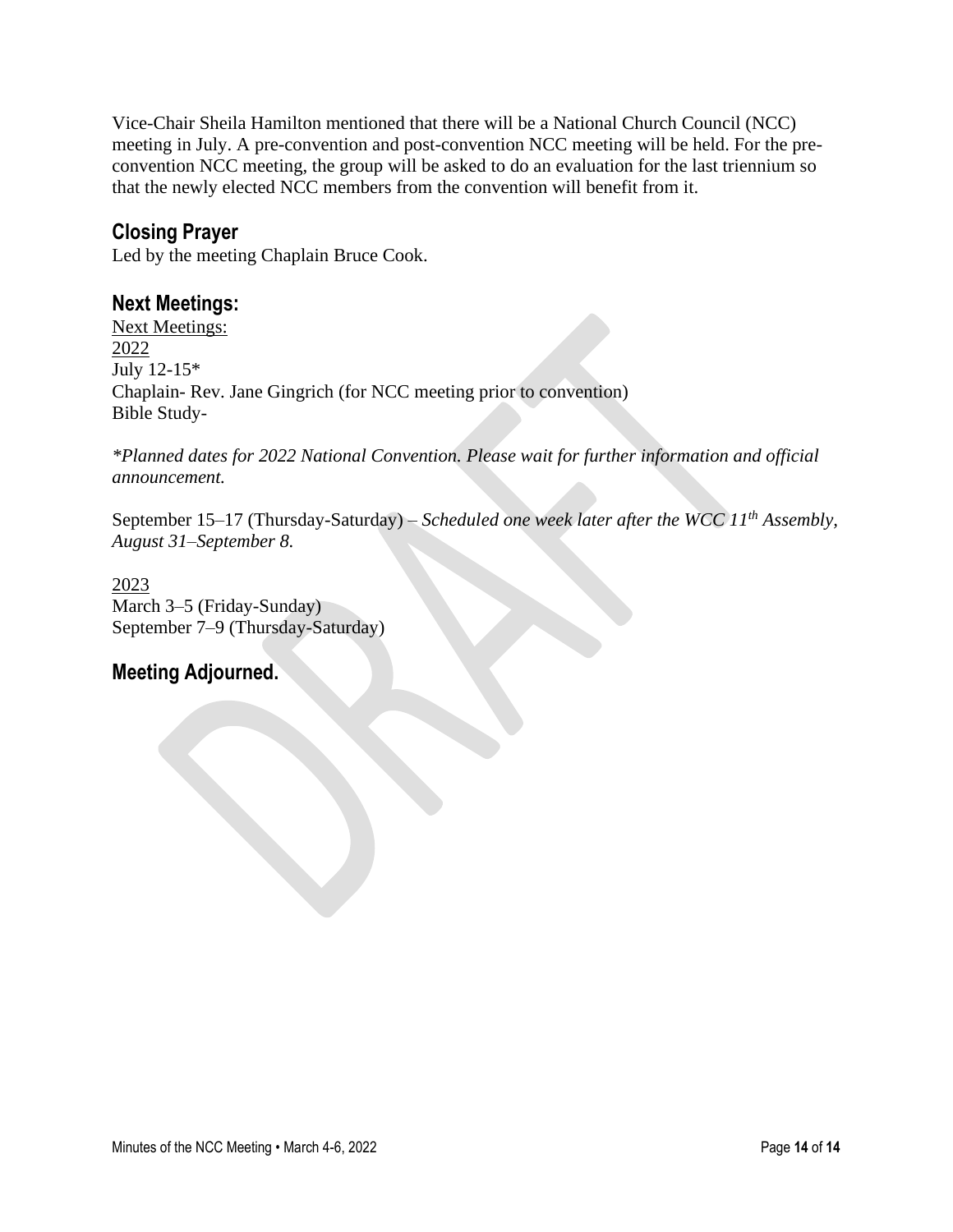

# **March 2022 National Church Council Meeting Highlights**

The ELCIC's National Church Council (NCC) met viz zoom for its March 2022 meeting. NCC members met for four sessions over three days from March 4–6, 2022.

The following are a few of the major highlights from the meeting. For specific wording on motions and additional actions, draft minutes will be posted once available on the NCC section of the ELCIC website.

Following much consideration, NCC made the decision to hold the 2022 ELCIC National Convention online, along with a special convention to be held in-person in 2023. The ELCIC is required to have a convention every three years, with the time and place determined by NCC. The online gathering will ensure we are able to address essential business of the church, and the special in-person convention in 2023 will allow an opportunity to meet together next year and fully enjoy all the various components of convention that make us feel like we are coming together as church, such as in-person worship, singing and fellowship. As per Part VII, Section 20 of the ELCIC Administrative Bylaws, delegates to the regular convention will also be delegates to the special convention in 2023.

NCC received the reports of four task forces at this meeting.

Several members of the Task Force on Addressing Homophobia, Biphobia and Transphobia, Task Force on Addressing Ableism and the Task Force on Addressing Racism, White Supremacy, and Racial Injustice were present during the task force reporting and discussions. These task forces were formed following the 2019 ELCIC National Convention.

NCC also received the report from the Task Force on Carbon Neutrality.

NCC received all of these reports with gratitude and have recommended them to National Convention for adoption. All of the reports came with multiple recommendations. NCC has referred a few of the recommendations back to the task forces for more conversation. It is anticipated that these reports will be addressed at the 2023 Special Convention.

All of these task forces have done an incredible amount of work under challenging circumstances. Almost all of their collaboration has been done online during the pandemic.

The Faith, Order and Doctrine committee presented their report to NCC following study and engagement with the broader church. The report on Online Communion was adopted and will be circulated throughout the church.

NCC adopted a new 2022-2025 National Church Strategic Plan. The plan is a shift in recognizing the true structure of NCC and its responsibility to develop priorities for the church and then monitor. The new areas of the strategic plan are: striving to be a Healthier Church, seeking to cultivate Effective Partnerships, encouraging Relational Leadership and leading with Compassionate Justice.